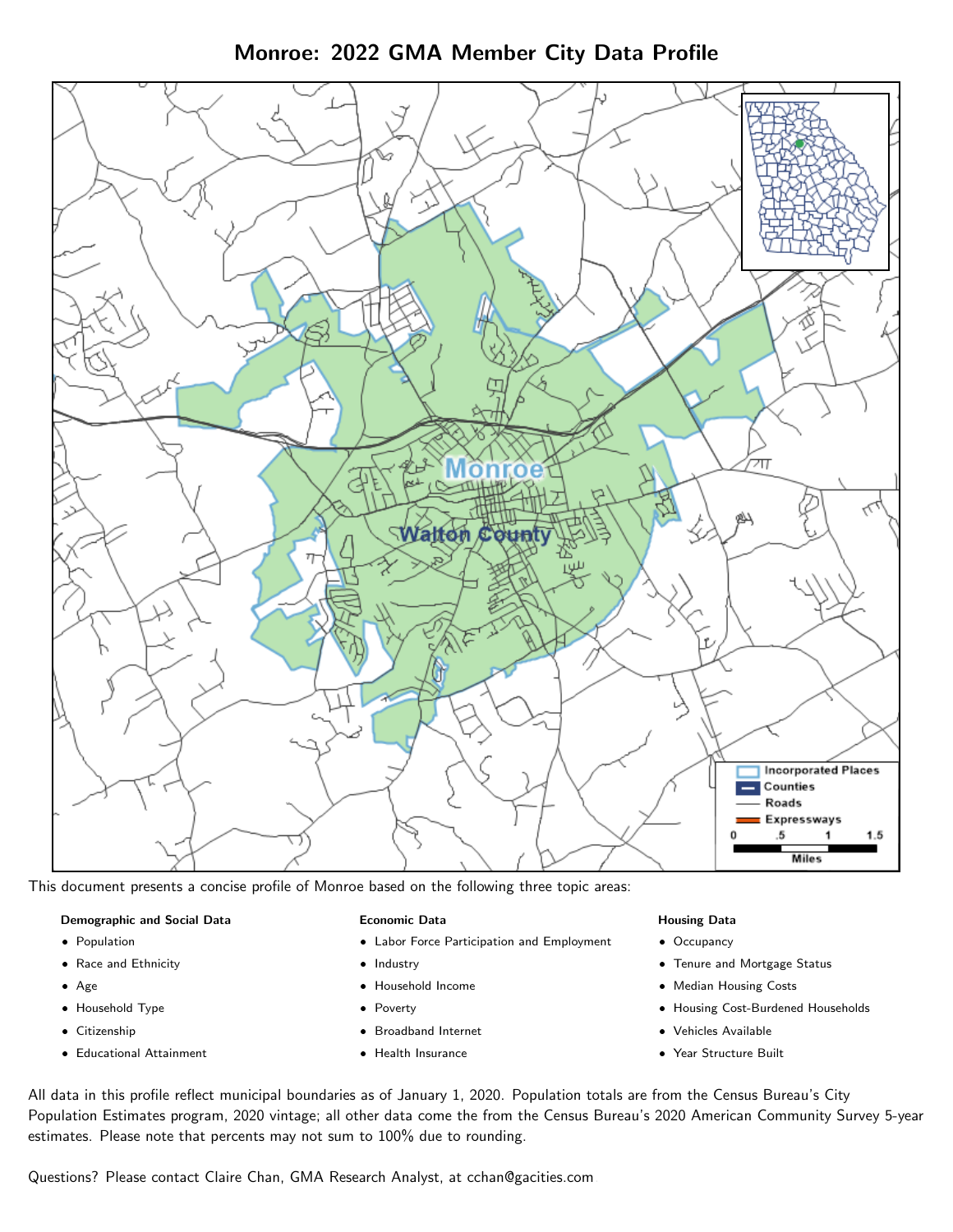# Monroe: Demographic and Social



0% 2% 4% 6% 8% Male **Female** 8% 6% 4% 2% 85 and over 80-84 75-79 70-74 65-69 60-64 55-59 50-54 45-49 40-44 35-39 30-34 25-29 20-24 15-19 10-14 5-9 Under 5

#### **Citizenship**

Age



Source: American Community Survey, 2020 5-year estimates, table B05002 Source: American Community Survey, 2020 5-year estimates, table B15002





Source: U.S. Census Bureau, City Population Estimates, 2020 vintage Source: American Community Survey, 2020 5-year estimates, table B03002

## Household Type



Source: American Community Survey, 2020 5-year estimates, table B01001 Source: American Community Survey, 2020 5-year estimates, table B11001

#### Educational Attainment



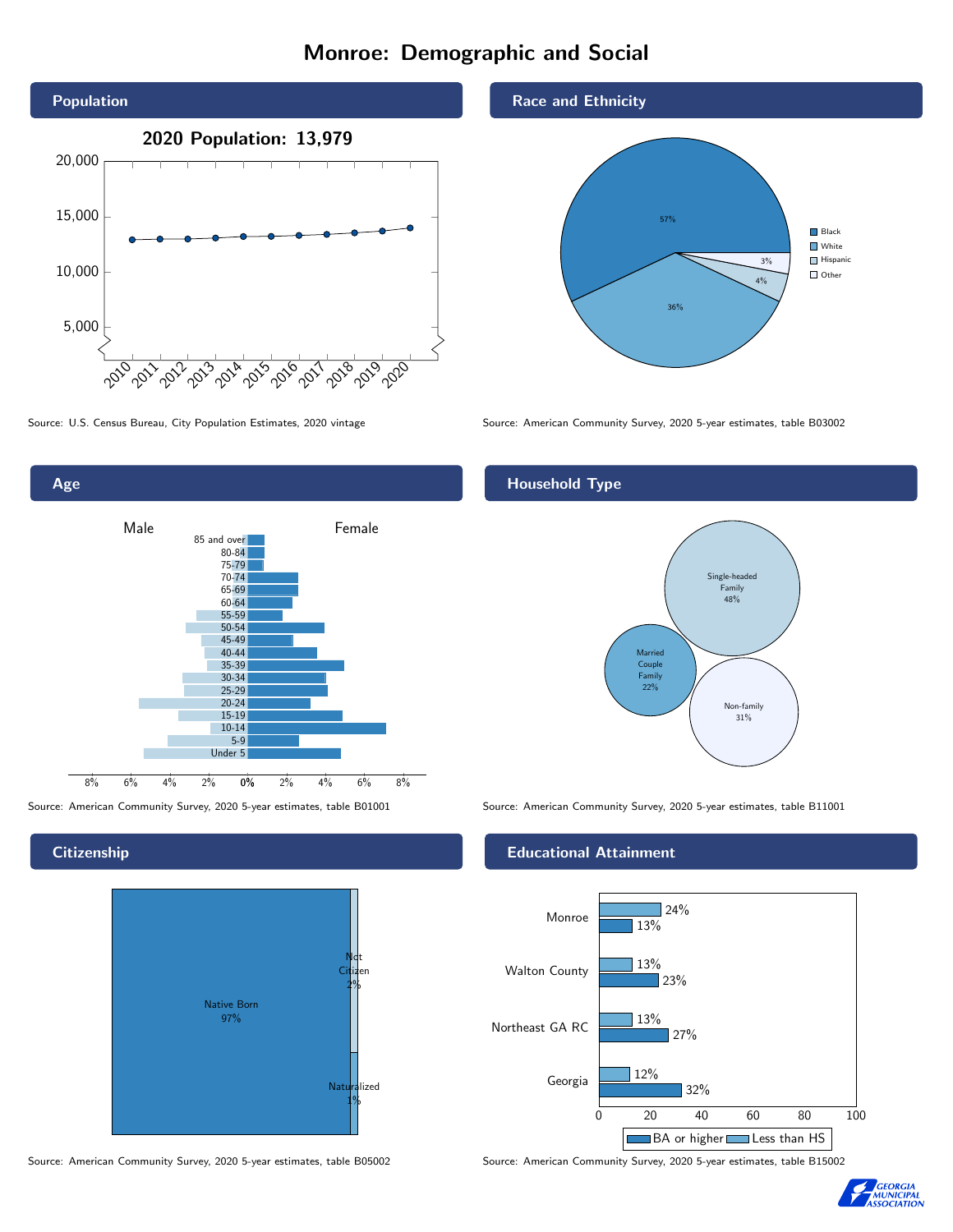# Monroe: Economic



Source: American Community Survey, 2020 5-year estimates, table B23001 Note: Unemployment rate is based upon the civilian labor force.

## Household Income



Source: American Community Survey, 2020 5-year estimates, tables B19013 and B19025 Source: American Community Survey, 2020 5-year estimates, table B17010



Source: American Community Survey, 2020 5-year estimates, table B28002 Source: American Community Survey, 2020 5-year estimates, table B18135

Industry

| Agriculture, forestry, fishing and hunting, and mining      | $0\%$ |
|-------------------------------------------------------------|-------|
| Construction                                                | 2%    |
| Manufacturing                                               | 22%   |
| <b>Wholesale Trade</b>                                      | $4\%$ |
| Retail Trade                                                | 19%   |
| Transportation and warehousing, and utilities               | 7%    |
| Information                                                 | $1\%$ |
| Finance and insurance, real estate, rental, leasing         | 3%    |
| Professional, scientific, mgt, administrative, waste mgt    | 8%    |
| Educational services, and health care and social assistance | 19%   |
| Arts, entertainment, recreation, accommodation, food        | 8%    |
| service                                                     |       |
| Other services, except public administration                | $4\%$ |
| Public administration                                       | $1\%$ |

Source: American Community Survey, 2020 5-year estimates, table C24030

#### Poverty



## **Health Insurance**